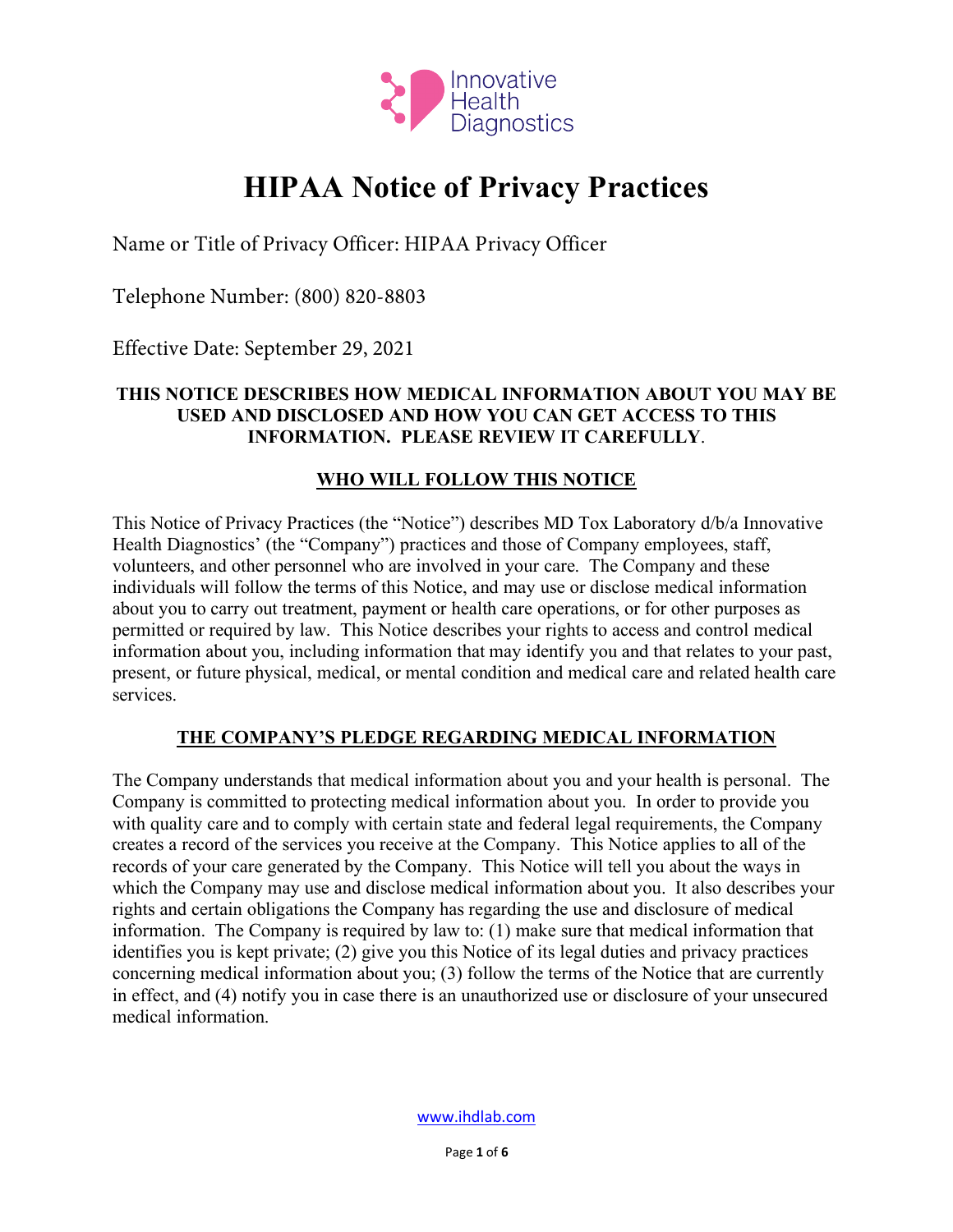

### **FEDERAL AND STATE LAW**

Federal and state laws both have rules and regulations regarding the protection of your health information. When California law and federal law differ, federal law requires that providers comply with the federal or state law that provides patients with greater protection.

#### **HOW THE COMPANY MAY USE AND DISCLOSE MEDICAL INFORMATION ABOUT YOU**

The following categories describe different ways that the Company may use or disclose protected medical information. For each category of uses and disclosures, the Company will explain what is meant and may give some examples. Not every use or disclosure in a category will be listed. However, all of the ways the Company is permitted to use and disclose information will fall within one of the categories. Some information such as psychotherapy notes, certain drug and alcohol information, HIV, or mental health information is entitled to special restrictions.

**For Treatment**. The Company may use medical information about you to provide you with medical treatment and to coordinate or manage your medical treatment and any related services. We may disclose information about you to Company staff or other providers involved in your treatment. We may also disclose your medical information to family members or other individuals involved in your continuing medical care after you leave the Company. For example, the Company may share your protected health information between or among Company personnel to assist your health care providers in treating you.

**For Payment**. The Company may use and disclose medical information about you so that the Company can get paid for the treatment and services you receive at the Company. For example, the Company may need to give information to your health plan or to the Medi-Cal or Medicare program about treatment you receive at the Company so that they will pay the Company or reimburse you for your care. The Company may also tell your health plan about a proposed treatment to determine whether your plan will cover the treatment.

**For Health Care Operations**. The Company may use and disclose medical information about you to carry out activities that are necessary for Company operations. These uses or disclosures are made for quality of care, compliance activities, administrative purposes, contractual obligations, grievances or lawsuits. For example, the Company may use medical information to review treatment and services provided at the Company or to evaluate the performance of its staff and contractors in caring for you.

**To Individuals or Family Members Involved in Your Health Care**. Unless you object, the Company may disclose medical information about you to a member of your family, a relative, close friend or any other person that you identify who is involved in your care. The Company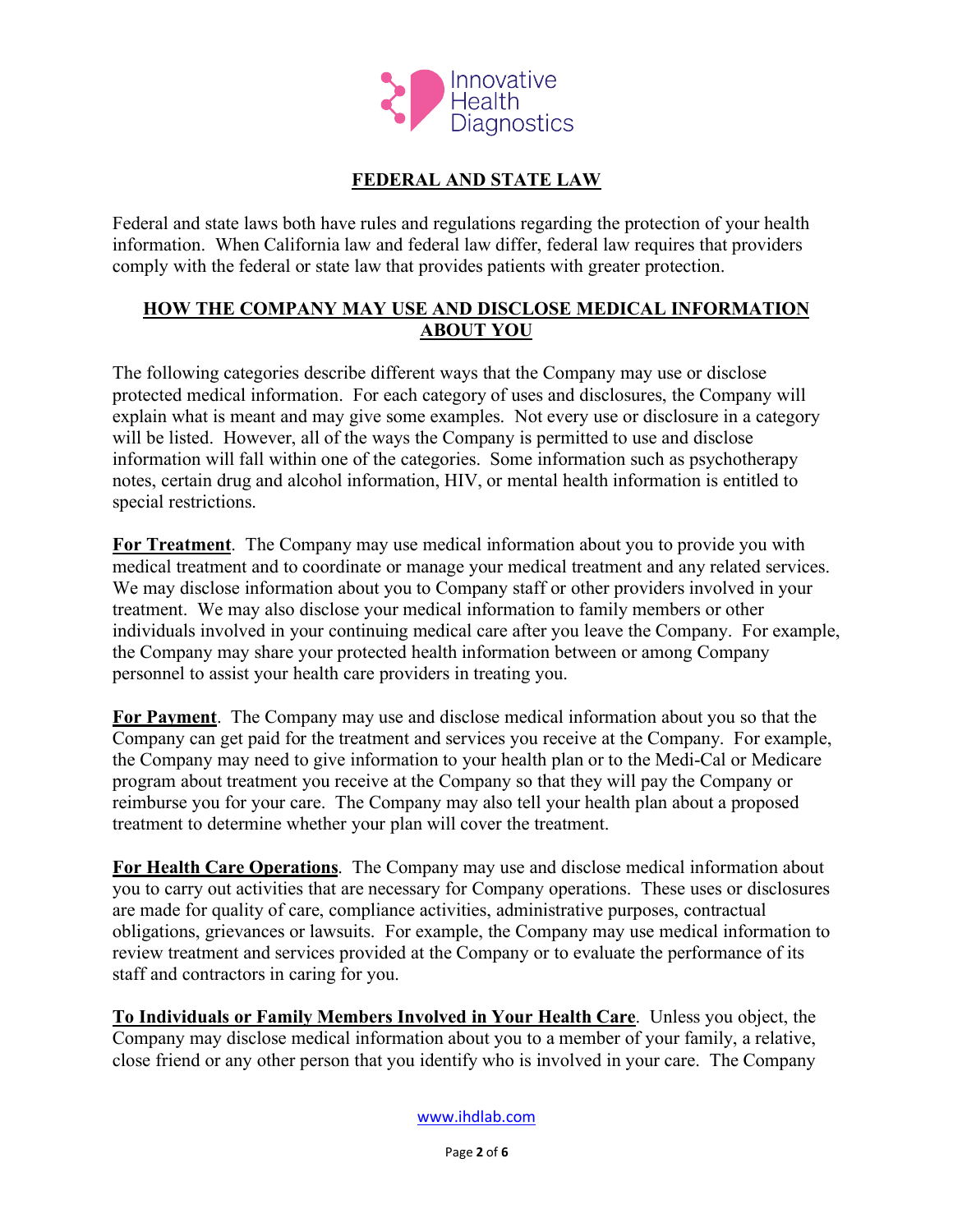

may also tell your family or friends, personal representative, or any other person who is responsible for your care, of your location, general condition or death, unless you object.

**For Appointment Reminders**. The Company reserves the right to contact you, in a manner permitted by law, with appointment reminders or information about treatment alternatives and other health related benefits that may be appropriate for you.

**Emergencies**. The Company may disclose medical information about you to a public or private entity assisting in disaster relief so that your family can be notified about your condition, status, or location. You may object to this disclosure with a written request. However, if you are not available or are unable to agree or object, or in some emergency circumstances, the Company will use its professional judgment to decide whether this disclosure is in your best interest.

**For Fundraising Activities**. The Company may use medical information about you to contact you about Company sponsored activities including fundraising events. We will only use contact information such as your name, address, and phone number.

**As Required By Law**. The Company will disclose your health information when required to do so by federal, state or local law.

**Workers' Compensation**. The Company may release medical information about you for workers' compensation or similar programs. These programs provide benefits for work-related injuries or illness.

**For Public Health Activities**. The Company may disclose medical information about you for public health activities. These purposes generally include the following: (1) To prevent or control disease, injury, or disability; (2) to report deaths; (3) to report abuse or neglect of children, elders, and dependent adults; (4) to report reactions to medications or problems with products; (5) to notify people of recalls of products they may be using; and (6) to notify a person who may have been exposed to a disease or who may be at risk for contracting or spreading a disease or condition.

**For Health Oversight Activities**. The Company may disclose medical information about you to a health oversight agency for activities authorized by law.

**For Lawsuits and Disputes**. The Company may disclose medical information about you in response to a court or administrative order, subpoena, discovery request, or other lawful process.

**Disclosure to Law Enforcement**. If asked to do so by law enforcement and as authorized or required by law, the Company may release medical information: (1) to identify or locate a suspect, fugitive, material witness, or missing person; (2) about a suspected victim of a crime if, under certain limited circumstances, we are unable to obtain the person's agreement; (3) about a death suspected to be the result of criminal conduct; (4) about criminal conduct at the Company;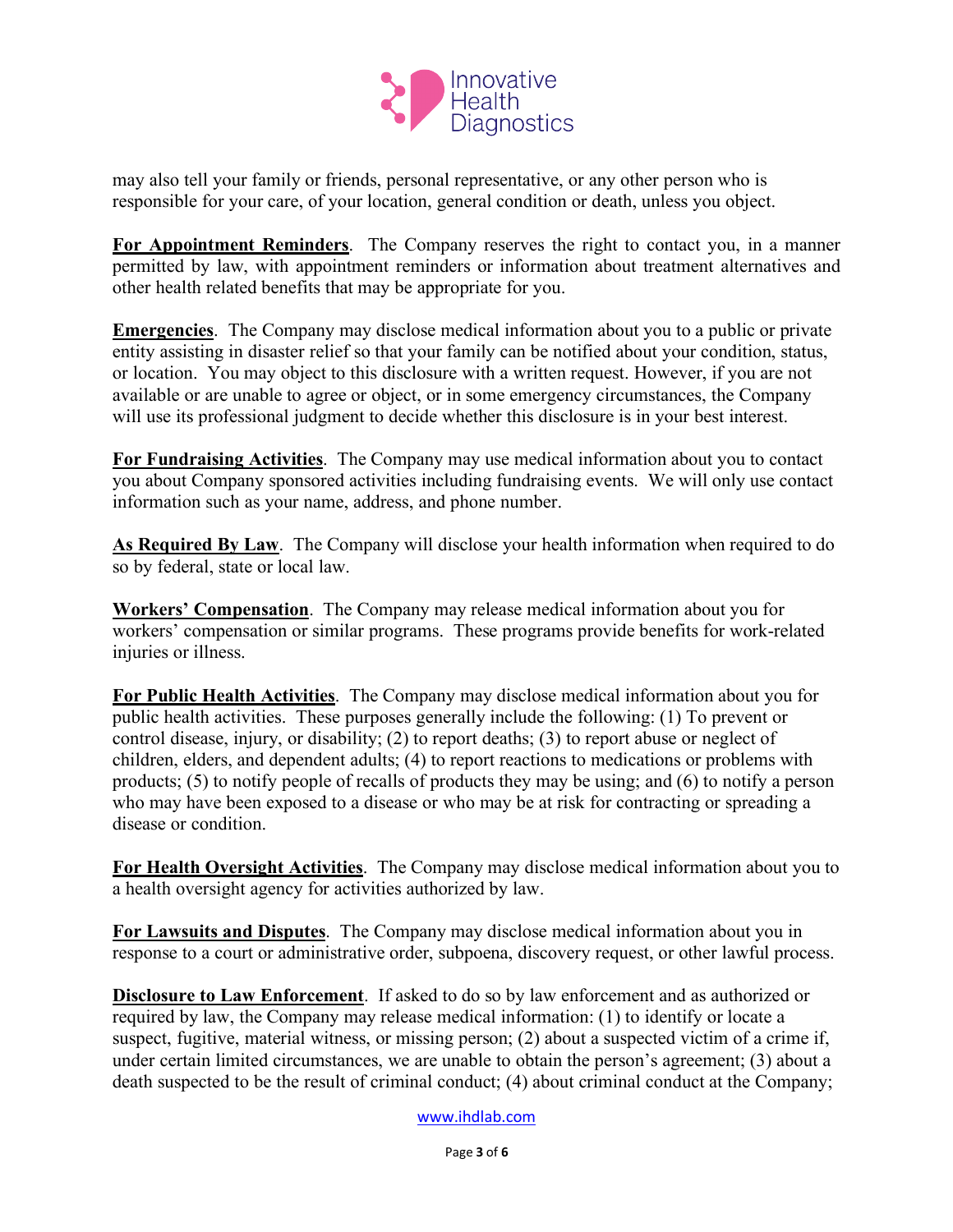

and (5) in case of a medical emergency, to report a crime, the location of the crime or victims, or the identity, description or location of the person who committed the crime.

**Decedents**. The Company may release medical information about you to a coroner or medical examiner. This may be necessary, for example, to identify a deceased person or determine the cause of death. The Company may also release medical information about you to funeral directors. The Company may also release information to any individual known to the Company as a family member, close personal friend of the family, or any other person identified, who was involved in your care or the payment for your care prior to your death, unless you indicate otherwise. Your medical information may be used or disclosed to others without your authorization after fifty (50) years from the date of your death.

**For Specialized Government Functions**. The Company may disclose medical information about you to authorized federal officials for intelligence, counter intelligence, and other national security activities.

**Information About Inmates/Individuals in Custody**. If you are an inmate or under the custody of a law enforcement official, the Company may release medical information about you to the correctional institution or law enforcement official responsible for you as authorized or required by law.

**Disclosure For Threats to Health and Safety**. In certain circumstances, the Company may be required to disclose medical information to avert a serious threat to your health and safety or the health and safety of another person as required by law enforcement. The use or disclosure will be made in compliance with the law and will be limited to the relevant requirements of the law.

#### **SPECIAL PROVISIONS RELATED TO PATIENT PRIVACY**

**Psychotherapy Notes**. The Company will not release any psychotherapy notes without a specific authorization from you that allows the Company to release the notes.

**Marketing**. The Company will not release your medical information for marketing purposes without an authorization from you.

**Sale of Medical Information**. The Company will not sell your medical information without an authorization from you.

**HIV/AIDS Test Results**. The Company will not disclose the results of an HIV/AIDS test unless you give the Company specific written authorization. The Company may disclose HIV/AIDS test results without your specific authorization as required by state or federal reporting laws.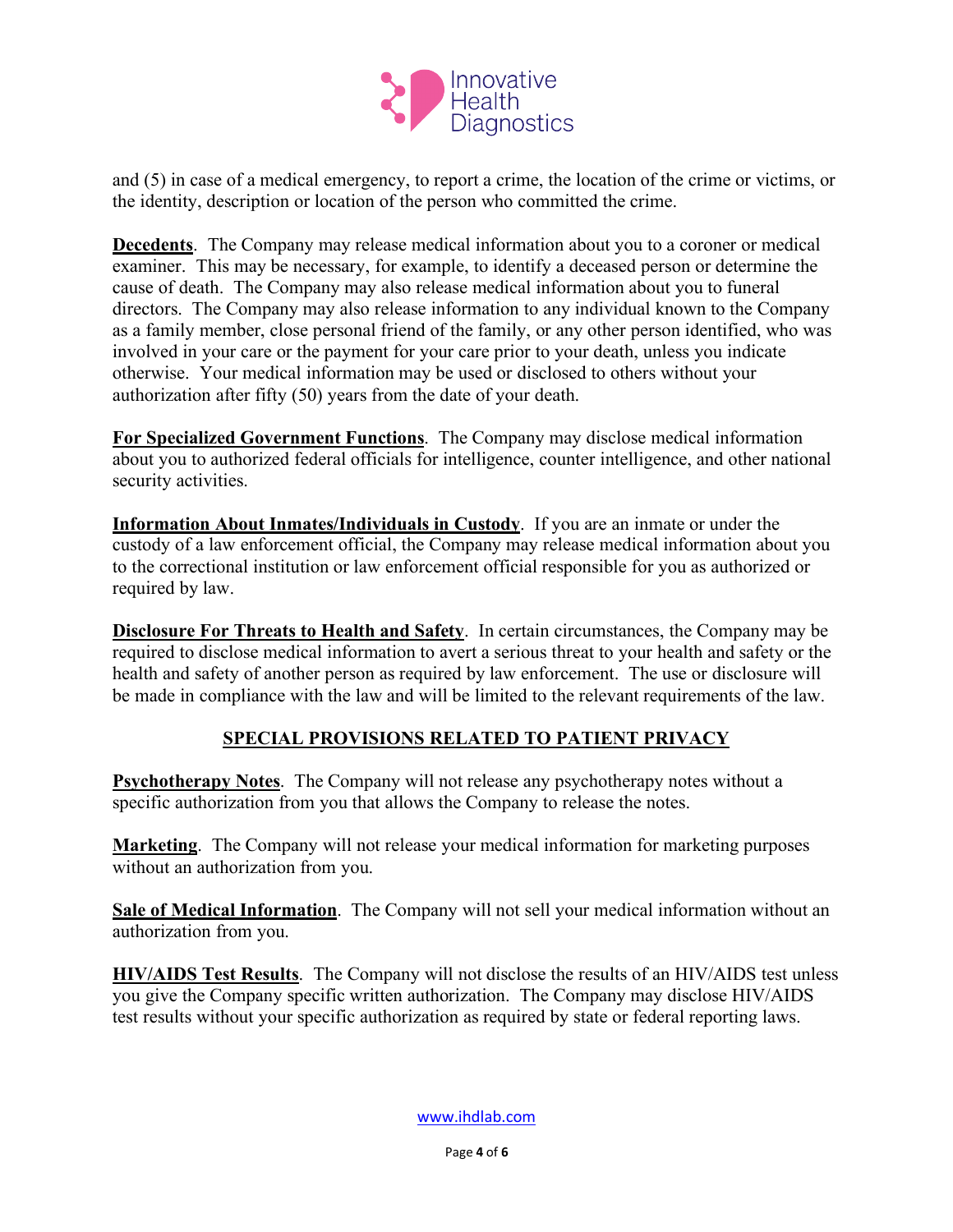

#### **YOUR RIGHTS**

You have the following rights regarding your medical information. In order to exercise these rights, you must contact The HIPAA Privacy Officer at the Company. You may be asked to submit a written request. The HIPAA Privacy Officer may be contacted using the following information:

> MD Tox Laboratory d/b/a Innovative Health Diagnostics Attn: HIPAA Privacy Officer 1565 MCGAW AVE. SUITE B IRVINE, CA 92614 Phone: (800) 820-8803 Email: info@ihdlab.com

**Right to Inspect and Copy**. With certain exceptions, you have the right to inspect and receive copies of your medical information.

**Amendment**. If you feel that medical information about you is incorrect or incomplete, you may ask the Company to amend the information.

**Right to an Accounting of Disclosures**. You have the right to receive a list of certain disclosures that we may have made of your medical information.

**Right to Request Restrictions**. You have the right to request a restriction or limitation on medical information that the Company uses or discloses about you for treatment, payment or health care operations, and to request a limit on the medical information that the Company may disclose to family members or friends involved in your care.

**Request Confidential Communications**. You have the right to request that the Company communicate with you about your appointments or other matters related to your treatment in a specific way or at a specific location.

**Receive a Copy**. You have the right to obtain a copy of this notice.

## **CHANGES TO THIS NOTICE**

The Company reserves the right to change the terms of this Notice at any time. The Company reserves the right to make the revised or changed notice effective for medical information the Company already has about you as well as any information the Company receives in the future. The Company will post a copy of the current Notice. The Notice will contain an effective date.